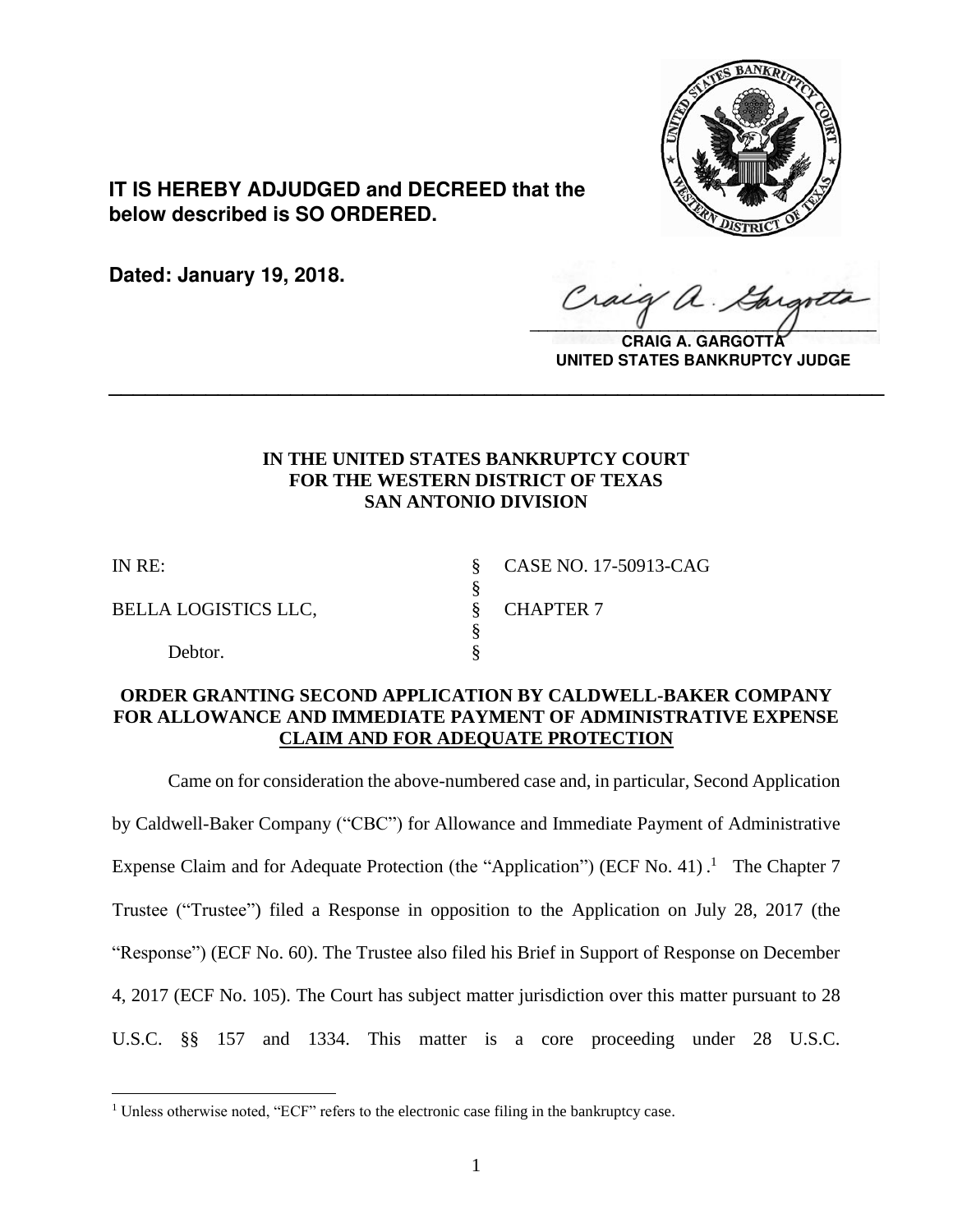§ 157(b)(2)(B) (allowance or disallowance of claims against the estate). Venue is proper under 28 U.S.C. §§ 1408(1) and 1409(a). This matter is referred to this Court under the District Court's Order of Reference. For the reasons stated in this Order, the Court finds that CBC's Application is GRANTED, but its chapter 11 administrative claims are subordinated to all chapter 7 administrative expense claims.

### **PROCEDURAL BACKGROUND**

Debtor filed its chapter 11 petition for relief on April 19, 2017. (ECF No. 1). Debtor's Schedules and Statement of Financial Affairs were filed on May 8, 2017. Debtor's Schedules indicate cash of \$2,494.91, inventory consisting of frack sand with a stated value of \$75,144.80, furniture and equipment with a stated value of \$17,111.47, and two accounts receivables totaling  $$3,328,031.02$ . One of the accounts receivables is  $$3,304,350.11$ <sup>2</sup> Debtor's counsel advised the Court that the large receivable is from an entity that is also in chapter 11 bankruptcy. Debtor has scheduled liabilities of \$7,321,108.74. Notably, Debtor listed in its Schedule G (Executory Contracts and Unexpired Leases) that it intends to assume its executory contract for a rail car lease with CBC. Debtor was in the business of selling frack sand to end users and leased railway cars to transport frack sand to its buyers. Like other similarly situated companies that were dependent on fracking activities in South Texas, when the price of oil dropped precipitously over the past few years, drilling activity ceased and vendors like Debtor could no longer sell its products to oil and gas companies. Debtor's Statement of Financial Affairs—Part 1—indicates that the Debtor had gross revenues in 2015 of \$10.4 million; 2016 of \$10.7 million; and revenues of \$9,405.00 for

<sup>&</sup>lt;sup>2</sup> As explained in the Trustee's Motion for Authority to Consent to the Disallowance of the Estate's Claim in the Breitburn Energy Partners LP Chapter 11 Case (pending in the Bankruptcy Court for the S.D.N.Y.), the Estate's proof of claim in that case is being contested (ECF No. 111). Further, Trustee has been unable to engage counsel to represent Trustee in that case. Moreover, Trustee believes that the distribution on the Estate's proof of claim in that case would be no more than 4.5%. As such, Trustee believes that the Estate's proof of claim in that case has no value.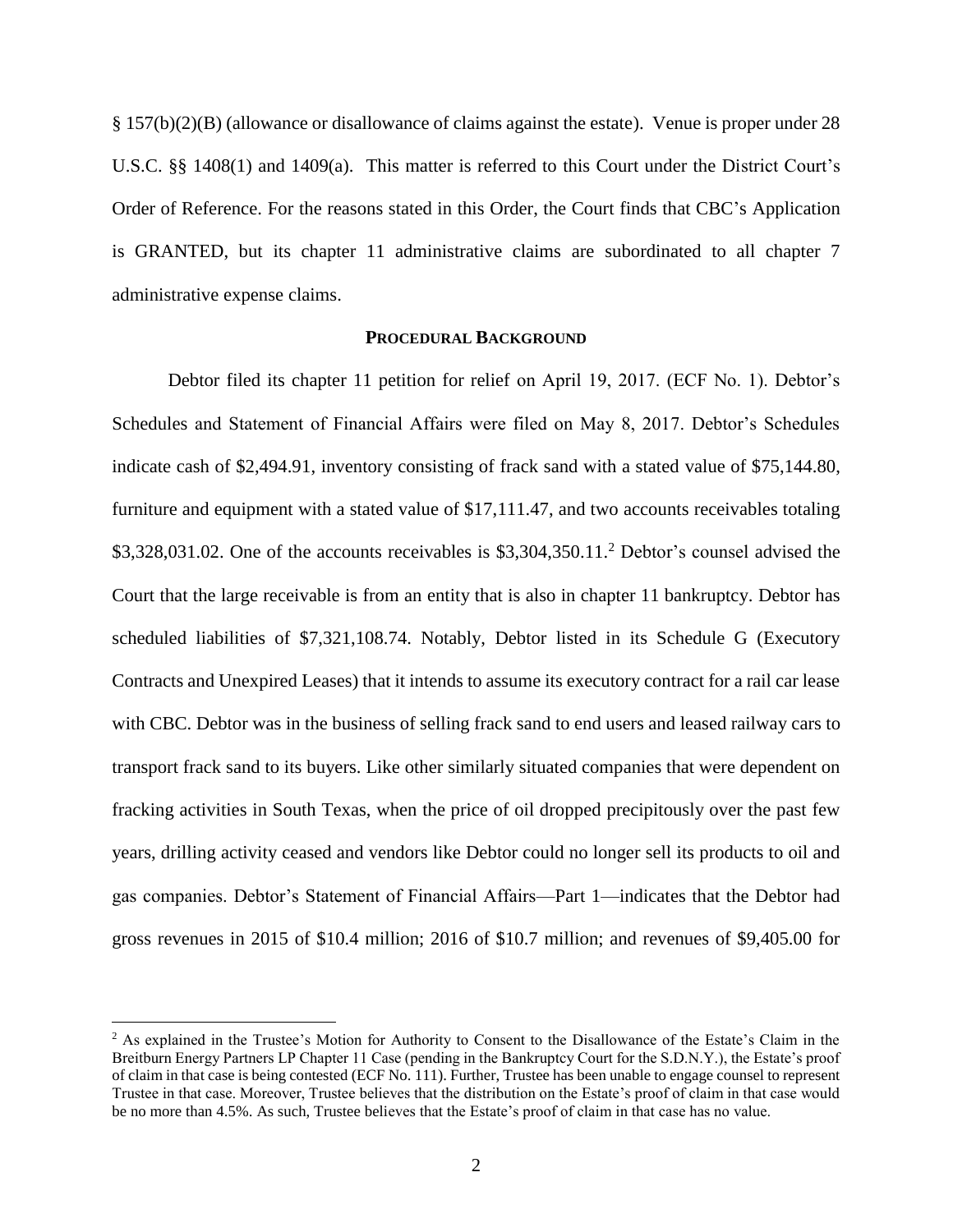2017 through date of petition.

CBC filed its Application for Allowance and Immediate Payment of Administrative Expense Claim (ECF No. 30) on May 30, 2017. The Application requested an administrative expense claim for the leasing and use of CBC's railway cars for the period from date of petition (April 19, 2017) through May 1, 2017. (ECF No. 30, ¶ 9). CBC asserted that it was entitled to be compensated for the rental fee per railway car of \$600.00 per month, plus a fee for each car carrying tonnage, and a fee for sub-leasing the railway cars. (ECF No. 30, ¶¶ 4–8). CBC requested an allowed administrative expense claim of \$89,640.00. (*Id*.). Debtor filed its Response on June 20, 2017 (ECF No. 33), generally denying the allegations of CBC's application and asserting a right to offset the amounts due.

Prior to the Court's hearing CBC's Application for Allowance and Immediate Payment of Administrative Expense Claim (ECF No. 30), the United States Trustee filed her Motion to Convert Case to Chapter 7 on July 7, 2017 (ECF No. 39). CBC filed the instant Application on the same day. On July 12, 2017, the Court granted CBC's Application for Allowance and Immediate Payment of Administrative Expense Claim and the Court signed an order approving CBC's Application and granting CBC an administrative expense claim for \$89,640.00 for the period of April 19, 2017, through May 1, 2017. The Court also considered the United States Trustee's Motion to Convert Case to Chapter 7 on July 12, 2017, and granted the Motion converting the Debtor's case to chapter 7 on July 18, 2017. (ECF No. 47).

Trustee filed his Motion to Reject Rail Car Lease Agreement on July 21, 2017. (ECF No. 52). The Motion requested, *inter alia*, to reject the Lease Agreement with CBC. Trustee then filed his Response to Second Application by Caldwell-Baker Company ("CBC") for Allowance and Immediate Payment of Administrative Expense Claim and for Adequate Protection on July 28,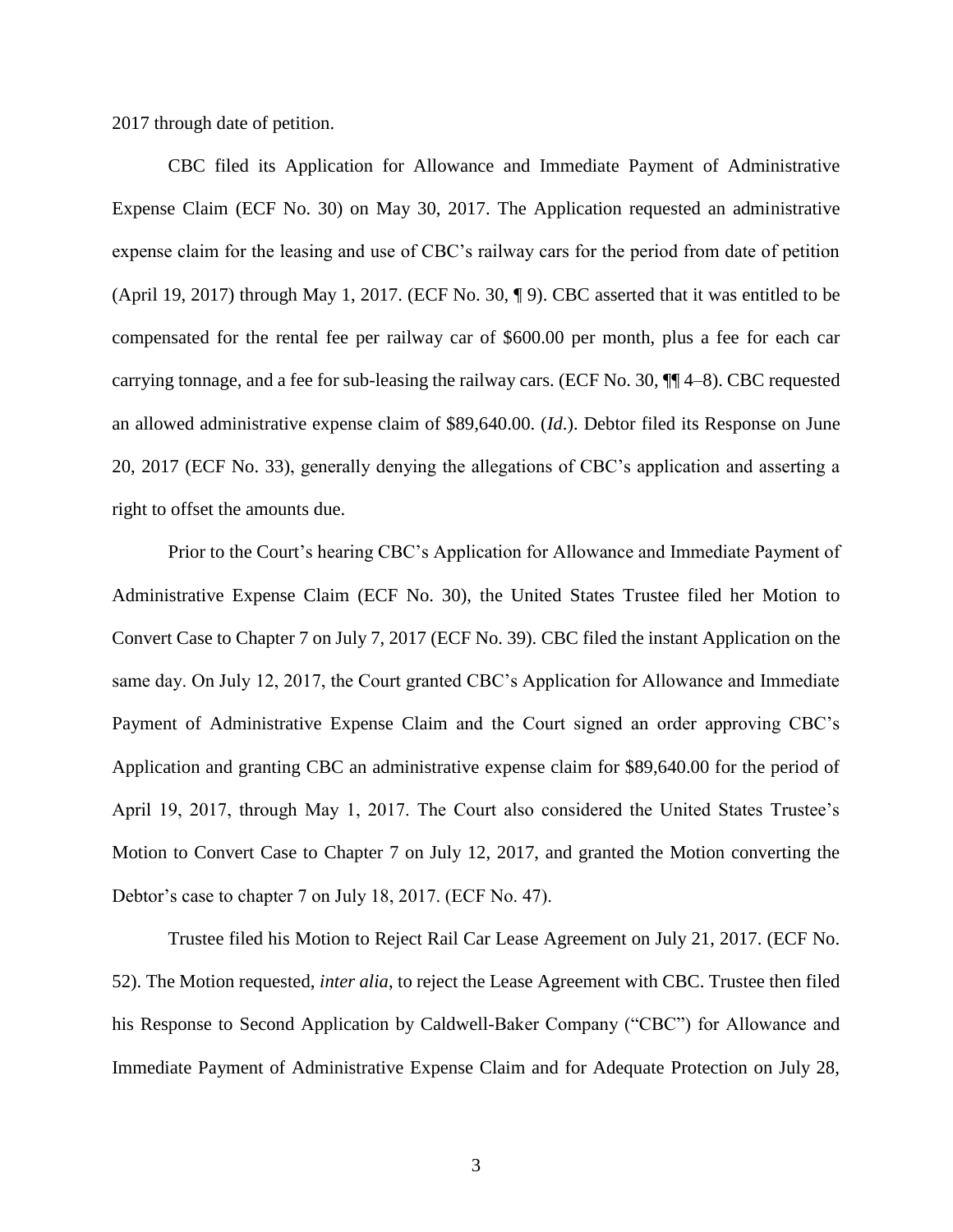2017. (ECF No. 60). The Court granted Trustee's Motion to Reject Rail Car Lease Agreement, including the rail car lease with CBC, on August 2, 2017. (ECF No. 62).

Thereafter, Trustee filed his Motion to Enforce Order Converting Case to a Chapter 7 Case, asking that Debtor's counsel file a schedule of unpaid debt or a final report and account. (ECF No. 73).<sup>3</sup> Debtor filed its Schedule of Unpaid Debts on October 13, 2017, listing debts that were incurred between chapter 11 petition date and the date of conversion. (ECF No. 80). There is no indication of any debt owing to CBC during that period notwithstanding the Court's Order allowing an administrative expense claim to CBC. Debtor also filed its Final Report as Debtor in Possession that also indicated no post-petition claim for CBC. (ECF No. 81).

### **PARTIES' CONTENTIONS**

CBC's Application seeks the following monetary relief:

(i) pursuant to section  $365(d)(5)$  of the Bankruptcy Code, compelling the Debtor to immediately pay in full all obligations that accrued under the Lease Agreement first arising sixty days after the Petition Date (the "Post 60-Day Period") including to July 31, 2017, and requiring the Debtors to perform all obligations arising under the Lease Agreement during this period;

(ii) allowing an administrative expense pursuant to 11 U.S.C.  $\S$  503(b) in favor of Caldwell-Baker with respect to all obligation[s] that accrued under the Lease Agreement for the period from Petition Date through the sixty days thereafter (the "60-Day Period").

(ECF No. 41, p. 3).

 $\overline{a}$ 

CBC argues that under 11 U.S.C. § 365 $(d)(5)^4$ , a debtor or a trustee must perform all obligations under an unexpired lease until such lease is assumed or rejected. CBC argues that because its lease with Debtor has not expired (at the time of the filing of the Second Application), and that Debtor has not returned any of CBC's leased rail cars, that Trustee must compensate CBC

<sup>&</sup>lt;sup>3</sup> The Motion was dismissed as moot once the Debtor complied with Trustee's Motion to Enforce Order Converting Case to a Chapter 7 Case. (ECF No. 100).

<sup>4</sup> All references herein unless specifically noted otherwise are to Title 11 U.S.C. *et seq*.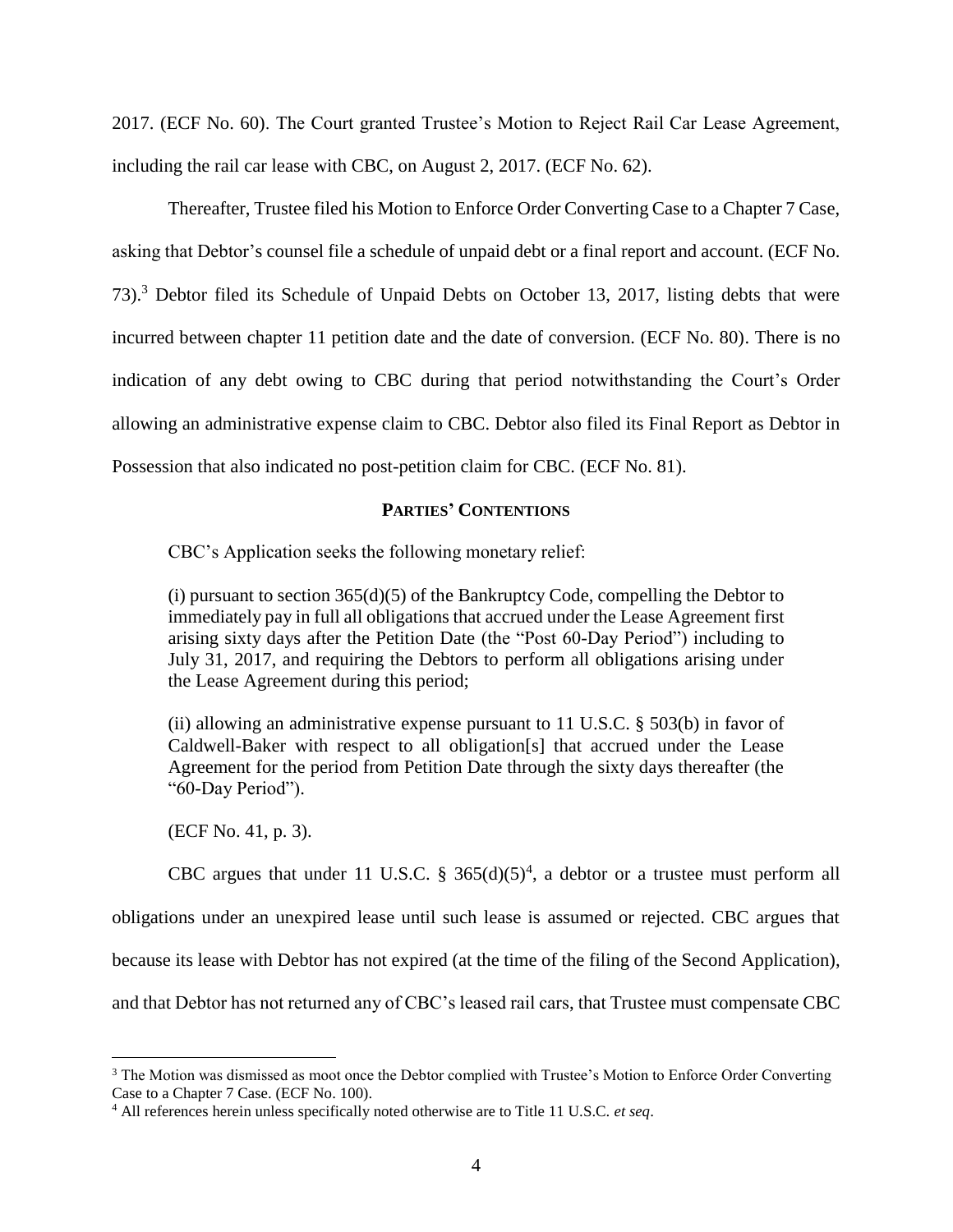for the "Post 60-Day Period"— the unpaid lease amounts for that period. CBC asserts that Trustee is obligated to compensate CBC for the lost rental income over this time period and that CBC does not need to prove the requirements of §  $503(b)(1)$ ,<sup>5</sup> by demonstrating that the railway lease benefitted the estate. Stated differently, CBC asserts that its unpaid rent over the "Post 60-Day Period" is an automatic administrative expense claim for rental obligations and that CBC does not have to show how the railway lease benefitted the estate.

In the alternative, CBC argues that under  $\S$  503(b)(1)(A), Debtor's use or leasing of the railway cars to a sub-lessee qualifies as an administrative expense claim because CBC's railway cars provided "actual, necessary costs and expenses of preserving the estate." Further, CBC maintains that if a debtor continues to receive benefits from the other party to an executory contract pending a decision to assume or reject the executory contract, then the party should be required to pay the reasonable value of those services.

Trustee filed a Response to CBC's Application in the form of a general denial of CBC's claims (ECF No. 60). In the Trustee's Brief in Support of Trustee's Response, Trustee argues that once a case is converted to chapter 7, the post-petition rentals due under that rail car agreement (from chapter 11 petition date through conversion date) become pre-petition claims in the chapter 7 estate under § 348(d). As such, CBC's request that it has an allowed administrative expense claim is incorrect because its claims are no longer administrative claims, but rather pre-petition unsecured claims in Debtor's chapter 7 estate.

As to the July 2017 lease payment, Trustee argues that under the "billing theory" (the date on which payment under the lease is due) determines when a claim for administrative expense is

<sup>&</sup>lt;sup>5</sup> "(b) After notice and a hearing, there shall be allowed administrative expenses, other than claims allowed under [section 502\(f\)](https://1.next.westlaw.com/Link/Document/FullText?findType=L&pubNum=1000546&cite=11USCAS502&originatingDoc=NF5EAF7C0159811DA9632D0B5DE589B16&refType=RB&originationContext=document&transitionType=DocumentItem&contextData=(sc.UserEnteredCitation)#co_pp_ae0d0000c5150) of this title, including—(1)(A) the actual, necessary costs and expenses of preserving the estate ...."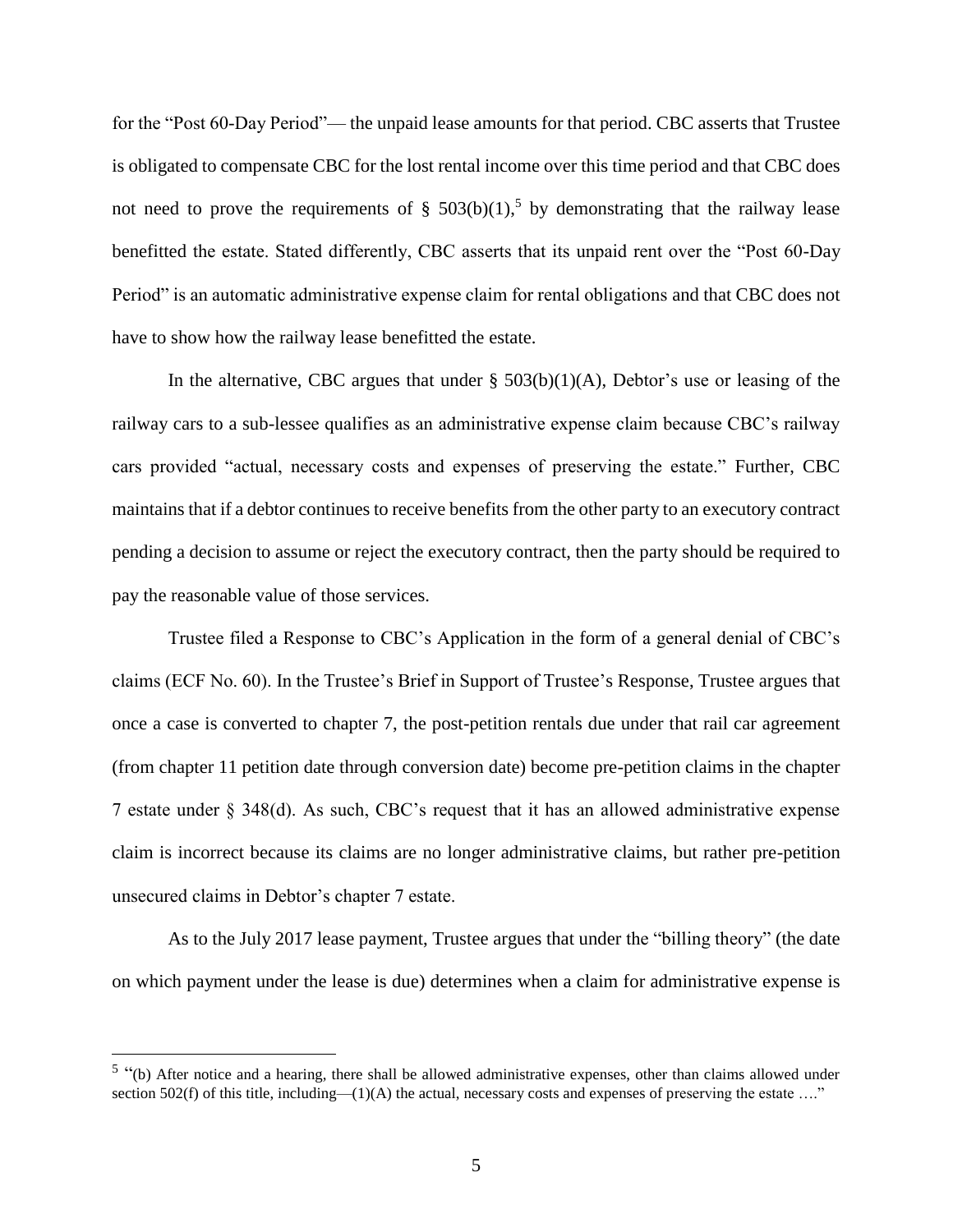incurred. The CBC lease with Debtor required Debtor to make lease payments on the first of each month; therefore, the July lease payment was due on July 1, 2017. Under the "billing theory" analysis, the July lease payment would be an administrative claim in the chapter 11 case. When the case was converted to chapter 7 on July 18, 2017, however, the July lease payment remained a chapter 11 expense claim that could then be treated as a pre-petition claim in the chapter 7 claim.

#### **DISCUSSION**

CBC's request for an administrative expense claim under  $\S 365(d)(5)$  requires the Court to conduct a statutory analysis of competing provisions of the Code. The Court must determine if CBC has a chapter 11 administrative expense claim, and, if so, is CBC's administrative claim subordinated to all chapter 7 administrative expense claims?

Section  $365(d)(3)$  states that:

(3) The trustee shall timely perform all the obligations of the debtor, except those specified in section  $365(b)(2)$ , arising from and after the order for relief under any unexpired lease of nonresidential real property, until such lease is assumed or rejected, notwithstanding section 503(b)(1) of this title. The court may extend, for cause, the time for performance of any such obligation that arises within 60 days after the date of the order for relief, but the time for performance shall not be extended beyond such 60-day period. This subsection shall not be deemed to affect the trustee's obligations under the provisions of subsection (b) or (f) of this section. Acceptance of any such performance does not constitute waiver or relinquishment of the lessor's rights under such lease or under this title.

Section 365(d)(5) states that:

(5) The trustee shall timely perform all of the obligations of the debtor, except those specified in section 365(b)(2), first arising from or after 60 days after the order for relief in a case under chapter 11 of this title under an unexpired lease of personal property (other than personal property leased to an individual primarily for personal, family, or household purposes), until such lease is assumed or rejected notwithstanding [section 503\(b\)\(1\)](https://1.next.westlaw.com/Link/Document/FullText?findType=L&pubNum=1000546&cite=11USCAS503&originatingDoc=N0E0B7500158011DAB3FA8DCCF0CD4D80&refType=RB&originationContext=document&transitionType=DocumentItem&contextData=(sc.UserEnteredCitation)#co_pp_3fed000053a85) of this title, unless the court, after notice and a hearing and based on the equities of the case, orders otherwise with respect to the obligations or timely performance thereof. This subsection shall not be deemed to affect the trustee's obligations under the provisions of subsection (b) or (f). Acceptance of any such performance does not constitute waiver or relinquishment of the lessor's rights under such lease or under this title.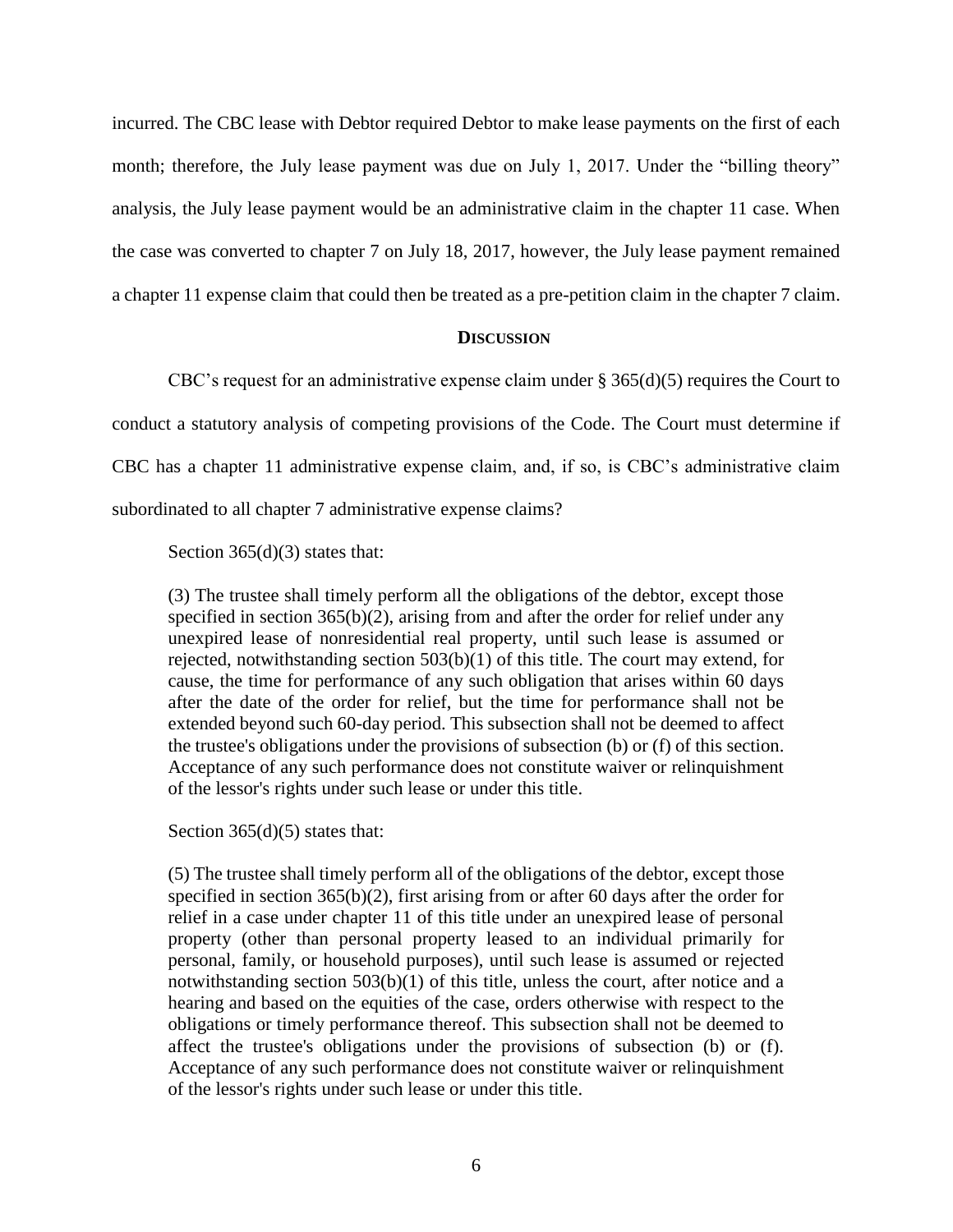Section 348(d) states that:

 $\overline{a}$ 

(d) A claim against the estate or the debtor that arises after the order for relief but before conversion in a case that is converted under [section 1112,](https://1.next.westlaw.com/Link/Document/FullText?findType=L&pubNum=1000546&cite=11USCAS1112&originatingDoc=N5C933F00299311E09714F4475B4D179A&refType=LQ&originationContext=document&transitionType=DocumentItem&contextData=(sc.UserEnteredCitation)) [1208,](https://1.next.westlaw.com/Link/Document/FullText?findType=L&pubNum=1000546&cite=11USCAS1208&originatingDoc=N5C933F00299311E09714F4475B4D179A&refType=LQ&originationContext=document&transitionType=DocumentItem&contextData=(sc.UserEnteredCitation)) or [1307](https://1.next.westlaw.com/Link/Document/FullText?findType=L&pubNum=1000546&cite=11USCAS1307&originatingDoc=N5C933F00299311E09714F4475B4D179A&refType=LQ&originationContext=document&transitionType=DocumentItem&contextData=(sc.UserEnteredCitation)) of this title, other than a claim specified in [section 503\(b\)](https://1.next.westlaw.com/Link/Document/FullText?findType=L&pubNum=1000546&cite=11USCAS503&originatingDoc=N5C933F00299311E09714F4475B4D179A&refType=RB&originationContext=document&transitionType=DocumentItem&contextData=(sc.UserEnteredCitation)#co_pp_a83b000018c76) of this title, shall be treated for all purposes as if such claim had arisen immediately before the date of the filing of the petition.

Trustee notes that CBC filed its proof of claim (Claim No. 7-1) in the total amount of \$9,479,232.00. This includes the amount requested in CBC's Application of \$636,559.39. The railcar lease is attached to the proof of claim. Paragraph 4(a) provides that "Lessee shall pay rent monthly in advance on the first day of each month without any deduction recoupment, setoff abatement, or alleged over-payment whatsoever."

Trustee argues that under § 348(d) that CBC's post-petition rentals (asserted as an administrative expense claim) became pre-petition claims upon Debtor's case being converted to chapter 7. In the alternative, Trustee submits that  $\S 726(b)^6$  provides that in a case filed under chapter 11, but later converted to chapter 7, that administrative expenses in a chapter 11 case are subordinated to administrative expenses in the chapter 7 case. As such, under the "billing theory", rental payments due under the rail car lease for July 2017 were due on July 1, 2017. Therefore, if CBC's claim is an administrative expense in the chapter 11 case, CBC's claim became subordinated under § 726(a) when the case was converted to chapter 7 on July 18, 2017.

The bankruptcy court for the Southern District of Texas considered this issue in *In re Simbaki*, 2015 WL 1593888 (Bankr. S.D. Tex. April 6, 2015). In *Simbaki*, the parties agreed that

 $6$  (b) Payment on claims of a kind specified in paragraph  $(1)$ ,  $(2)$ ,  $(3)$ ,  $(4)$ ,  $(5)$ ,  $(6)$ ,  $(7)$ ,  $(8)$ ,  $(9)$ , or  $(10)$  of section 507(a) of this title, or in paragraph  $(2)$ ,  $(3)$ ,  $(4)$ , or  $(5)$  of subsection  $(a)$  of this section, shall be made pro rata among claims of the kind specified in each such particular paragraph, except that in a case that has been converted to this chapter under [section 1112,](https://1.next.westlaw.com/Link/Document/FullText?findType=L&pubNum=1000546&cite=11USCAS1112&originatingDoc=N7B1CF4102A2011E09714F4475B4D179A&refType=LQ&originationContext=document&transitionType=DocumentItem&contextData=(sc.UserEnteredCitation)) [1208,](https://1.next.westlaw.com/Link/Document/FullText?findType=L&pubNum=1000546&cite=11USCAS1208&originatingDoc=N7B1CF4102A2011E09714F4475B4D179A&refType=LQ&originationContext=document&transitionType=DocumentItem&contextData=(sc.UserEnteredCitation)) or [1307](https://1.next.westlaw.com/Link/Document/FullText?findType=L&pubNum=1000546&cite=11USCAS1307&originatingDoc=N7B1CF4102A2011E09714F4475B4D179A&refType=LQ&originationContext=document&transitionType=DocumentItem&contextData=(sc.UserEnteredCitation)) of this title, a claim allowed under [section 503\(b\)](https://1.next.westlaw.com/Link/Document/FullText?findType=L&pubNum=1000546&cite=11USCAS503&originatingDoc=N7B1CF4102A2011E09714F4475B4D179A&refType=RB&originationContext=document&transitionType=DocumentItem&contextData=(sc.UserEnteredCitation)#co_pp_a83b000018c76) of this title incurred under this chapter after such conversion has priority over a claim allowed under [section 503\(b\)](https://1.next.westlaw.com/Link/Document/FullText?findType=L&pubNum=1000546&cite=11USCAS503&originatingDoc=N7B1CF4102A2011E09714F4475B4D179A&refType=RB&originationContext=document&transitionType=DocumentItem&contextData=(sc.UserEnteredCitation)#co_pp_a83b000018c76) of this title incurred under any other chapter of this title or under this chapter before such conversion and over any expenses of a custodian superseded under [section 543](https://1.next.westlaw.com/Link/Document/FullText?findType=L&pubNum=1000546&cite=11USCAS543&originatingDoc=N7B1CF4102A2011E09714F4475B4D179A&refType=LQ&originationContext=document&transitionType=DocumentItem&contextData=(sc.UserEnteredCitation)) of this title.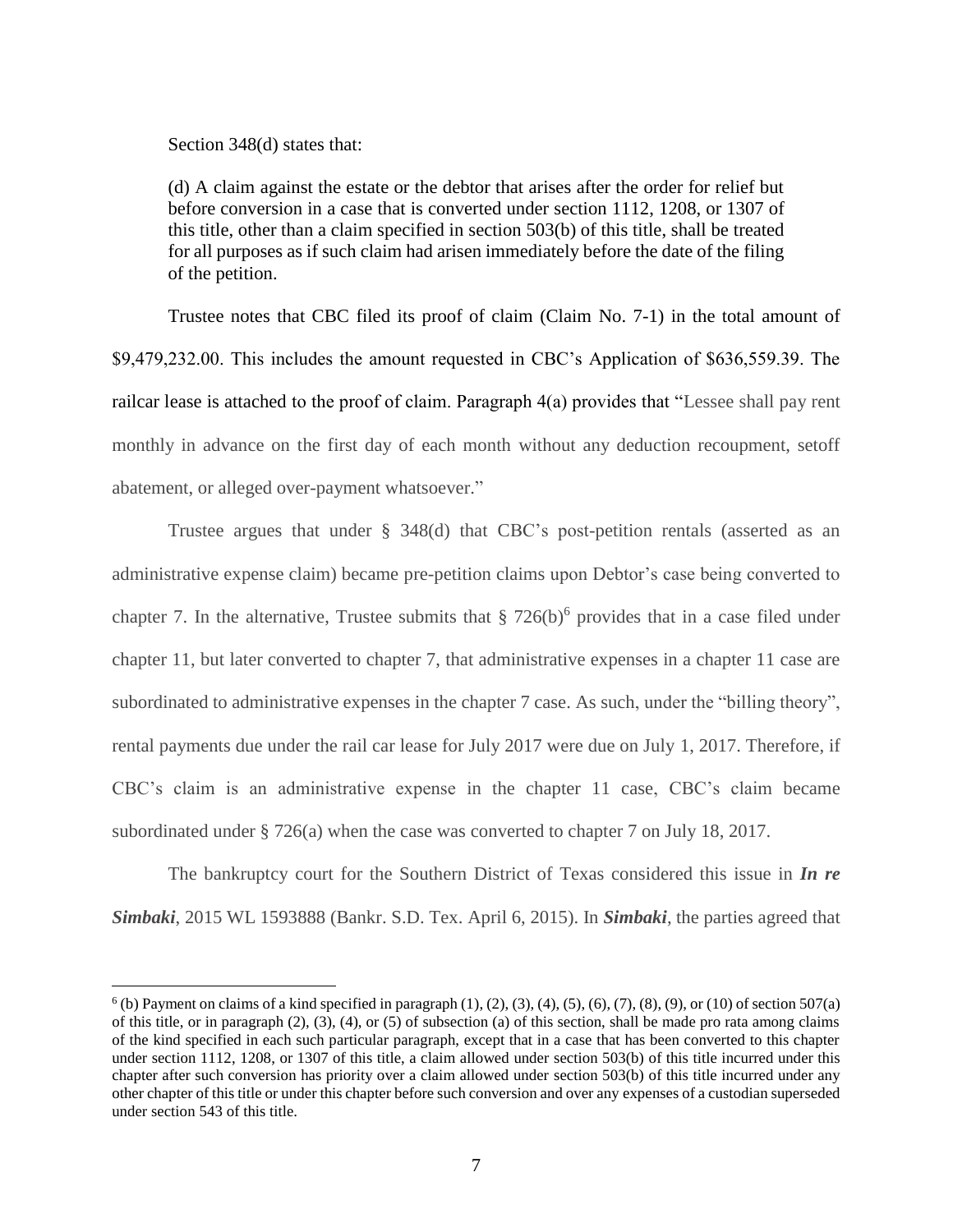the lease payment was due on the first day of the month. *Id*. at \*1. The debtor moved to assume the lease, but before the court approved the motion, the U.S. Trustee moved to convert the case to chapter 7. *Id*. When the debtor was unable to file and confirm a chapter 11 plan, the court converted the case to chapter 7. *Id*. After appointment of a chapter 7 trustee, the lessor requested that the lease payment that was due on the first of the month before conversion to chapter 7 be paid as a chapter 11 administrative expense claim. *Id*. The court had to decide how the lease payment should be treated: was it an administrative expense claim in the chapter 11 or a pre-petition claim in the chapter 7 case?

The court summarized the interplay of §§ 365(d), 503(b)(1), and 348(d) as follows:

Prior to the enactment of  $\S$  365(d)(3), if a debtor failed to make payments under a commercial lease, the landlord's remedy was to assert an administrative claim under § 503(b)(1)(A). *[In re Imperial Beverage Group, LLC,](https://1.next.westlaw.com/Link/Document/FullText?findType=Y&serNum=2025802542&pubNum=0000164&originatingDoc=I6630bd70ddef11e4b979e0fcfaca07e5&refType=RP&fi=co_pp_sp_164_497&originationContext=document&transitionType=DocumentItem&contextData=(sc.Default)#co_pp_sp_164_497)* 457 B.R. 490, 497 [\(Bankr.N.D.Tex.2011\).](https://1.next.westlaw.com/Link/Document/FullText?findType=Y&serNum=2025802542&pubNum=0000164&originatingDoc=I6630bd70ddef11e4b979e0fcfaca07e5&refType=RP&fi=co_pp_sp_164_497&originationContext=document&transitionType=DocumentItem&contextData=(sc.Default)#co_pp_sp_164_497) However, this section only compensates for "the actual, necessary costs and expenses of preserving the estate." In practical terms, the bankruptcy estate's liability for unpaid rent was limited to the reasonable value to the estate of the actual occupancy and use of the property. *[In re Braniff Airways,](https://1.next.westlaw.com/Link/Document/FullText?findType=Y&serNum=1986111503&pubNum=0000350&originatingDoc=I6630bd70ddef11e4b979e0fcfaca07e5&refType=RP&fi=co_pp_sp_350_1286&originationContext=document&transitionType=DocumentItem&contextData=(sc.Default)#co_pp_sp_350_1286)  Inc.,* [783 F.2d 1283, 1286 \(5th Cir.1986\).](https://1.next.westlaw.com/Link/Document/FullText?findType=Y&serNum=1986111503&pubNum=0000350&originatingDoc=I6630bd70ddef11e4b979e0fcfaca07e5&refType=RP&fi=co_pp_sp_350_1286&originationContext=document&transitionType=DocumentItem&contextData=(sc.Default)#co_pp_sp_350_1286) Unlike other creditors, landlords often cannot choose to cease doing business with the debtor. Under the previous Code language, landlords potentially would not receive rent while the debtor decided to assume or reject the lease. *[Imperial Beverage,](https://1.next.westlaw.com/Link/Document/FullText?findType=Y&serNum=2025802542&pubNum=0000164&originatingDoc=I6630bd70ddef11e4b979e0fcfaca07e5&refType=RP&fi=co_pp_sp_164_497&originationContext=document&transitionType=DocumentItem&contextData=(sc.Default)#co_pp_sp_164_497)* 457 B.R. at 497. To combat this perceived inequity, Congress enacted the so-called Shopping Center Amendments included as part of the 1984 Bankruptcy Amendments and Federal Judgeship Act.

The 1984 amendments imposed a strict time limit on the ability of a trustee to assume or reject a lease for nonresidential real property. *[In re Mr. Gatti's, Inc.,](https://1.next.westlaw.com/Link/Document/FullText?findType=Y&serNum=1994064350&pubNum=0000164&originatingDoc=I6630bd70ddef11e4b979e0fcfaca07e5&refType=RP&fi=co_pp_sp_164_932&originationContext=document&transitionType=DocumentItem&contextData=(sc.Default)#co_pp_sp_164_932)* 164 [B.R. 929, 932 \(Bankr.W.D.Tex.1994\).](https://1.next.westlaw.com/Link/Document/FullText?findType=Y&serNum=1994064350&pubNum=0000164&originatingDoc=I6630bd70ddef11e4b979e0fcfaca07e5&refType=RP&fi=co_pp_sp_164_932&originationContext=document&transitionType=DocumentItem&contextData=(sc.Default)#co_pp_sp_164_932) Congress enacted  $\S 365(d)(3)$  to "insure that the debtor-tenants [of nonresidential property] pay their rent, common area and other charges on time, pending the trustee's assumption or rejection of the lease." 130 Cong. Rec. S8891, 599 (1984) (statement of Sen. Hatch). The plain language of  $§$  365(d)(3) is clear: the debtor-tenant must fully and timely perform its obligations under the lease. *Mr. Gatti's,* [164 B.R. at 933.](https://1.next.westlaw.com/Link/Document/FullText?findType=Y&serNum=1994064350&pubNum=0000164&originatingDoc=I6630bd70ddef11e4b979e0fcfaca07e5&refType=RP&fi=co_pp_sp_164_933&originationContext=document&transitionType=DocumentItem&contextData=(sc.Default)#co_pp_sp_164_933) The statute is silent, however, as to the precise *remedies* available to a landlord whose tenant ignores [§](https://1.next.westlaw.com/Link/Document/FullText?findType=L&pubNum=1000611&cite=11USCAS365&originatingDoc=I6630bd70ddef11e4b979e0fcfaca07e5&refType=LQ&originationContext=document&transitionType=DocumentItem&contextData=(sc.Default))   $365(d)(3)$  and fails to pay post-petition rent.

*Id*. at \*2.<sup>7</sup>

<sup>7</sup> Although *Simbaki* involved an administrative expense claim under §365(d)(3), the Court finds it analysis applicable to a claim under  $\S 365(d)(5)$ .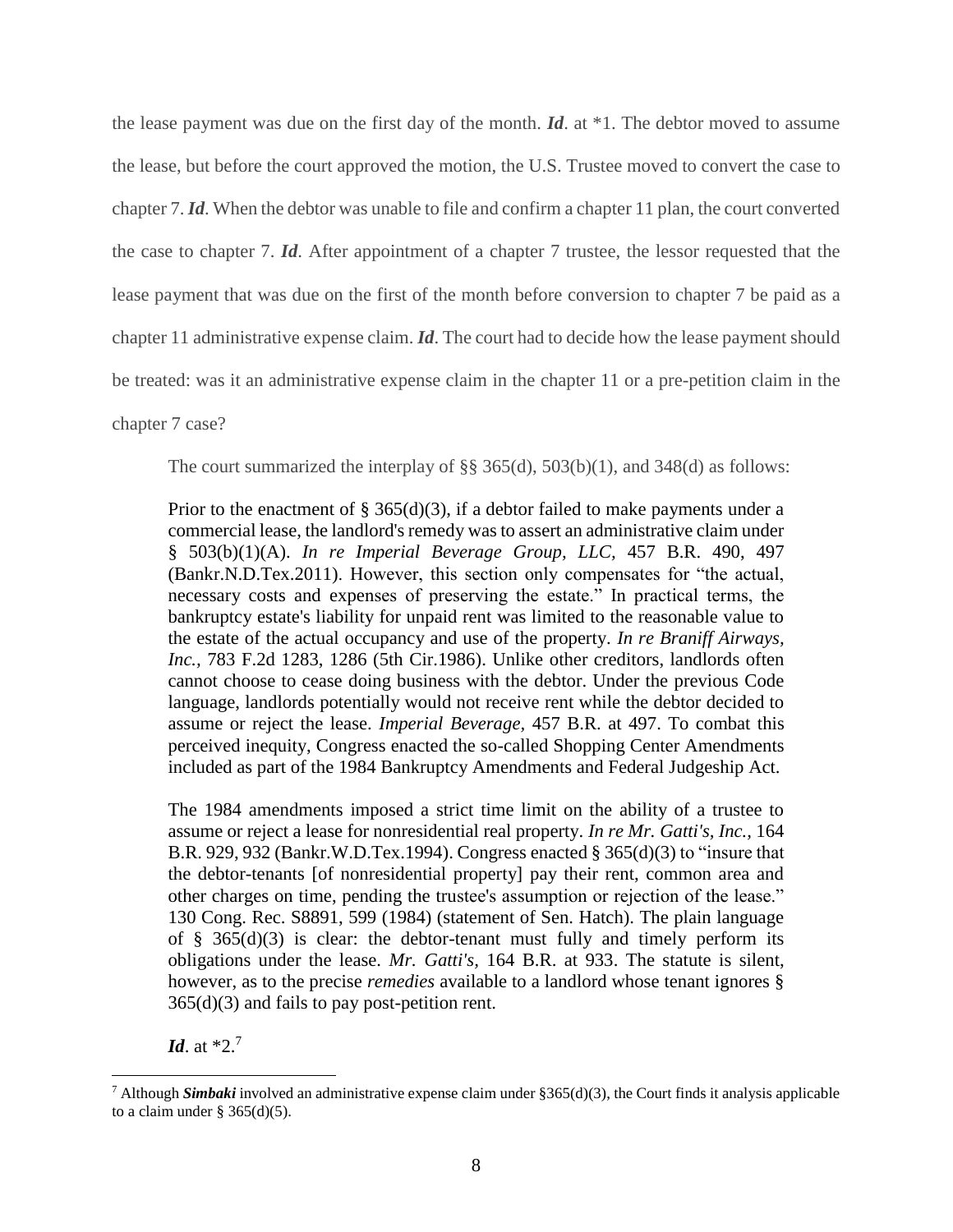The *Simbaki* noted that there are at least three approaches in interpreting § 365(d)(3) in this context. *Id.* at \*3. Collier's defines the majority position as interpreting § 365(d)(3) as granting the lessor automatic administrative expense treatment, independent of  $\S 503(b)(1)$ , for the amount called for under the lease. *Id*. (citing Alan N. Resnick & Henry J. Sommer, 3 *Collier on Bankruptcy* §365.04[1][b] (16th ed. 2011)). Collier's states that the lessor need not prove a benefit to the estate because the statute has already granted a priority payment status to the full amount of the rent. *Id*. (citations omitted).

The *Simbaki* court found that a substantial minority of courts hold that § 365(d)(3) requires the debtor to pay rent, but if it fails to do so, the landlord must assert an administrative expense claim under § 503(b)(1). *Id*. (citation omitted). *Simbaki* cited the Ninth Circuit B.A.P. opinion in *In re Orvco*, where the court held that "by not specifying the remedies available to landlords, Congress intended to give bankruptcy courts broad discretion to decide the consequences of a [§ 365\(d\)\(3\)](https://1.next.westlaw.com/Link/Document/FullText?findType=L&pubNum=1000611&cite=11USCAS365&originatingDoc=I6630bd70ddef11e4b979e0fcfaca07e5&refType=LQ&originationContext=document&transitionType=DocumentItem&contextData=(sc.Default)) breach." *Id*. (citing 95 B.R. 724, 726 (9th Cir. B.A.P. 1989) (internal citation omitted)). This Court, in *In re Mr. Gatti's, Inc.*, 164 B.R. 929, 946–47 (Bankr. W.D. Tex. 1994) reached a similar conclusion. As such, a court could fashion remedies that might include full payment of the rent due, termination of the lease, or no consequences at all. *Id*. (citations omitted).

The third approach is discussed in the Fourth Circuit's opinion in *In re Midway Airlines Corp.*, 406 F.3d 229 (4th Cir. 2005). The *Midway Airlines* court determined that the minority and majority positions are flawed. *Id*. To begin with, the Fourth Circuit determined that the minority view contravenes the plain language of  $\S$  365(d)(3), which entitles landlords to receive prerejection rent notwithstanding § 503(b)(1). *Id*. (citing *Midway Airlines*, 406 F.3d at 236–7). Moreover, the *Simbaki* court agreed with the Fourth Circuit in finding that the minority position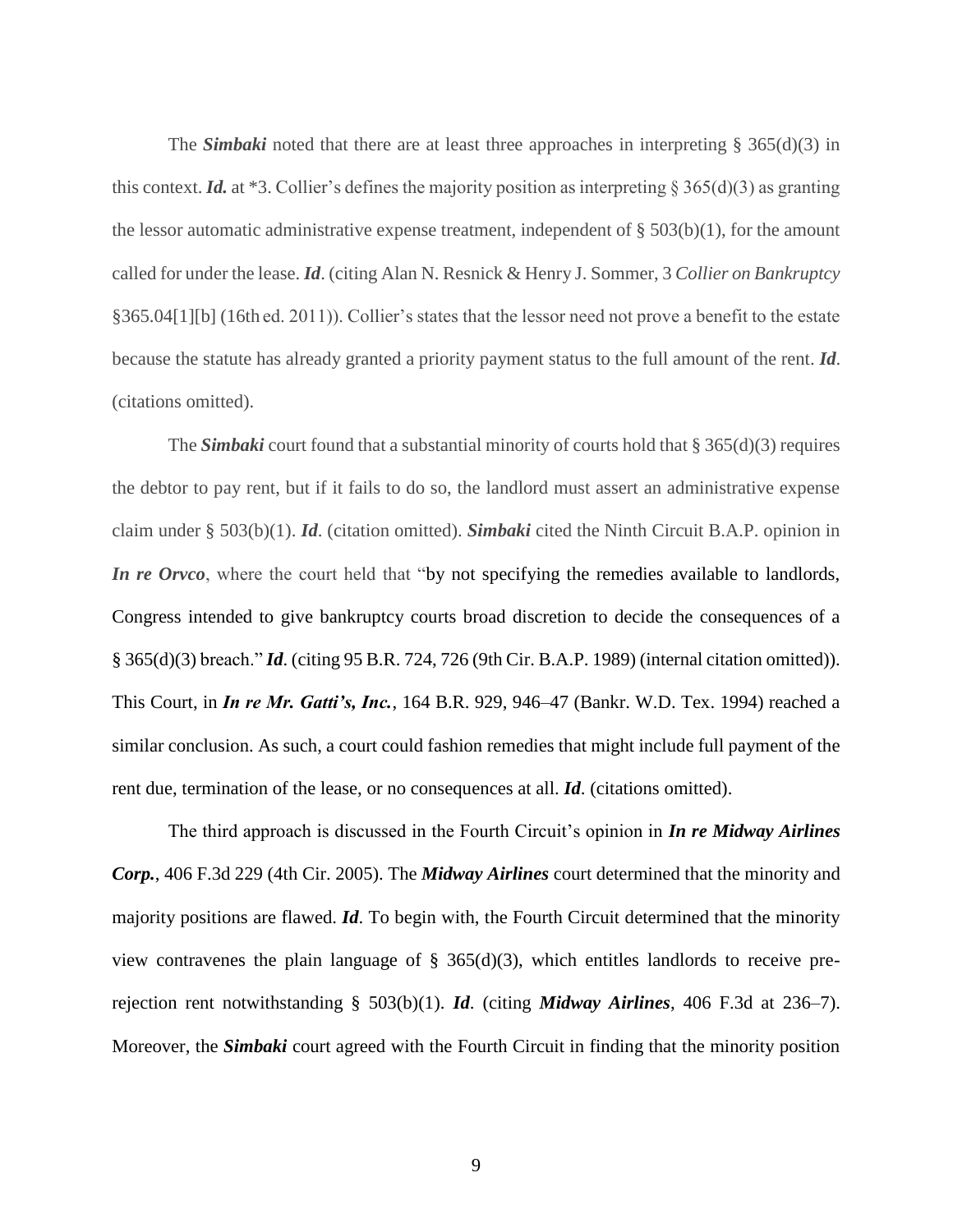limits the landlord's recovery to the reasonable value to the estate for the actual use of the property, which was the problem Congress intended to fix by enacting §365(d)(3). *Id*.

The *Simbaki* court then noted that the problem with the majority position is the same as identified in the case at bar: what happens to a  $\S365(d)(3)$  claim when a case is converted from chapter 11 to chapter 7? The *Simbaki* court observed that post-petition, pre-conversion claims lose their priority over post-petition, post-conversion claims. *Id*. at \*4. That said, §503(b)(1) claims are exempted from this general rule. *Id*. As such, the end result would be that if "post-petition rent only arose as an independent [§ 365\(d\)\(3\)](https://1.next.westlaw.com/Link/Document/FullText?findType=L&pubNum=1000611&cite=11USCAS365&originatingDoc=I6630bd70ddef11e4b979e0fcfaca07e5&refType=LQ&originationContext=document&transitionType=DocumentItem&contextData=(sc.Default)) claim, not a § 503(b) claim, 'after the conversion a [\[§ 365\(d\)\(3\)\]](https://1.next.westlaw.com/Link/Document/FullText?findType=L&pubNum=1000611&cite=11USCAS365&originatingDoc=I6630bd70ddef11e4b979e0fcfaca07e5&refType=LQ&originationContext=document&transitionType=DocumentItem&contextData=(sc.Default)) claim would be equivalent in priority to pre-petition, unsecured claims but subordinated to all other post-petition § 503(b) administrative expense claims.'" *Id*. (citing *Midway,* [406 F.3d at 238\)](https://1.next.westlaw.com/Link/Document/FullText?findType=Y&serNum=2006539776&pubNum=0000506&originatingDoc=I6630bd70ddef11e4b979e0fcfaca07e5&refType=RP&fi=co_pp_sp_506_238&originationContext=document&transitionType=DocumentItem&contextData=(sc.Default)#co_pp_sp_506_238). This is the position Trustee argues here.

*Simbaki* stated that the *Midway Airlines'* solution to these problems is to classify postpetition rent as an administrative expense claim under § 503(b), but not under the specific provision of § 503(b)(1)(A). *Id*. The *Simbaki* court concluded that under § 503(b), which states that "[a]fter notice and a hearing, there shall be allowed administrative expenses... *including...*" *Id.* (emphasis in original). "The use of the word 'including' indicates that the list of administrative expense claims is non-exhaustive. *Id*. In doing so, the landlord need not show that the rent provided a reasonable benefit to the estate.<sup>8</sup> *Id*. The Court agrees with the *Simbaki* court that the proper way to treat a landlord's claim in this situation is to treat it as a chapter 11 administrative expense.<sup>9</sup>

<sup>&</sup>lt;sup>8</sup> CBC provided oral testimony and documents in support of its administrative claim. The evidence consisted of how many cars Debtor leased. Further, CBC demonstrated that the cars are tracked through a tracking device and that based on CBC's records, the cars were used by the sub-lessee because it was shown that the cars regularly moved. Further, the CBC railway lease was admitted into evidence demonstrating the monthly lease amounts and the associated costs for tonnage. Inasmuch as the Court is finding that CBC is entitled to an administrative claim as a matter of law, and, CBC does not need to demonstrate a benefit to the estate, the evidence will not be repeated here.

<sup>9</sup> *Accord In re Burival*, 613 F.3d, 810, 811–12 (8th Cir. 2010); *In re Imperial Beverage Group, LLC*, 457 B.R. at 500 (finding that *Midway Airlines* decision to treat the §365(d)(3) claim as a claim under § 503(b) avoids the problems created by the majority and minority positions).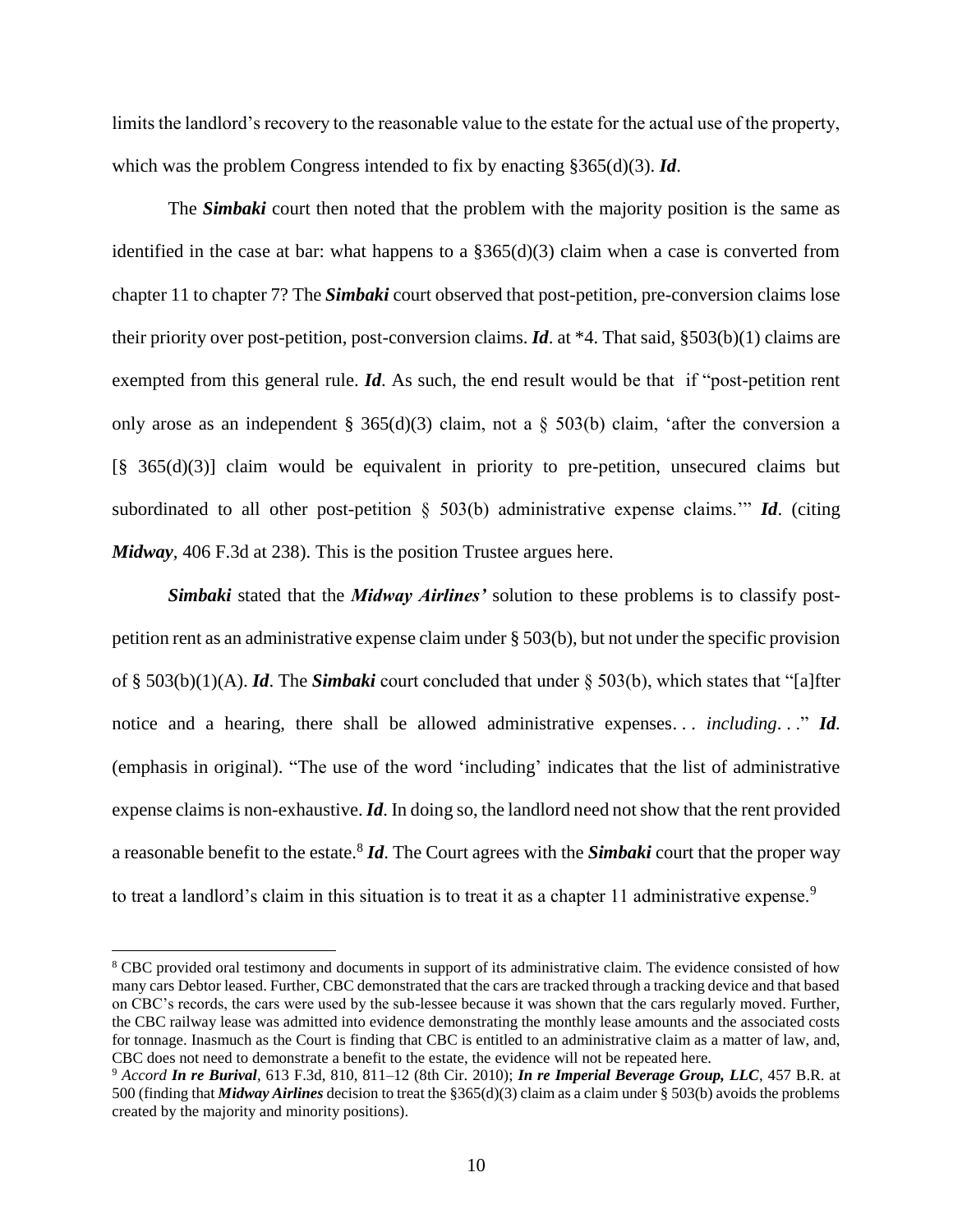The *Simbaki* court found that the *Midway Airlines* decision more in line with Congressional intent subject to two considerations. *Id*. at \*3. First, it is unclear whether an independent §365(d)(3) administrative expense claim can be paid under the Bankruptcy Code. *Id*. "Section 507 of the Code, which sets forth the priority of payments in a bankruptcy case, gives high priority to 'administrative expenses allowed under section 503(b) of this title,' but makes no mention of claims under [§ 365\(d\).](https://1.next.westlaw.com/Link/Document/FullText?findType=L&pubNum=1000611&cite=11USCAS365&originatingDoc=I6630bd70ddef11e4b979e0fcfaca07e5&refType=LQ&originationContext=document&transitionType=DocumentItem&contextData=(sc.Default))" *Id*. at \*4 (citing *Midway,* [406 F.3d at 238\)](https://1.next.westlaw.com/Link/Document/FullText?findType=Y&serNum=2006539776&pubNum=0000506&originatingDoc=I6630bd70ddef11e4b979e0fcfaca07e5&refType=RP&fi=co_pp_sp_506_238&originationContext=document&transitionType=DocumentItem&contextData=(sc.Default)#co_pp_sp_506_238). "Thus, even if [§ 365\(d\)\(3\)](https://1.next.westlaw.com/Link/Document/FullText?findType=L&pubNum=1000611&cite=11USCAS365&originatingDoc=I6630bd70ddef11e4b979e0fcfaca07e5&refType=LQ&originationContext=document&transitionType=DocumentItem&contextData=(sc.Default)) created an independent administrative expense claim, the Bankruptcy Code's plain language precludes the 'conclusion that [such a] claim is entitled to priority comparable to that of a § 503(b) claim." *Id.* (quoting *[In re Imperial Beverage Group, LLC](https://1.next.westlaw.com/Link/Document/FullText?findType=Y&serNum=2025802542&pubNum=0000164&originatingDoc=I6630bd70ddef11e4b979e0fcfaca07e5&refType=RP&fi=co_pp_sp_164_499&originationContext=document&transitionType=DocumentItem&contextData=(sc.Default)#co_pp_sp_164_499),* 457 B.R. at 499 (quoting *Midway,* [406 F.3d at 238\)](https://1.next.westlaw.com/Link/Document/FullText?findType=Y&serNum=2006539776&pubNum=0000506&originatingDoc=I6630bd70ddef11e4b979e0fcfaca07e5&refType=RP&fi=co_pp_sp_506_238&originationContext=document&transitionType=DocumentItem&contextData=(sc.Default)#co_pp_sp_506_238)." Based on the foregoing, and to address the disconnect between a §365(d)(3) claim that could lose its priority upon conversion, the Court finds that CBC's administrative claim is allowed under §503(b).

In addition, Trustee argues that the July lease payment was due on July 1, 2017, under what courts have determined to be the "billing theory." Although the Court has found that CBC has a chapter 11 administrative expense claim, the date on which the July lease payment was incurred is instructive as to whether CBC's administrative claim for July is subordinated under  $\S 726(a)$ .

There is no dispute that the lease payments incurred after petition date and prior to July all arose during the pendency of the chapter 11 case. Because Debtor's case was converted on July 18, the date on which the July lease payment was incurred will determine if the July payment is a chapter 11 or chapter 7 expense claim.

The *Simbaki* court noted that, under Texas law and the Bankruptcy Code, leases are treated as installment contracts. *Id*. at \*6 (citing *F.D. Stella Prods. Co. v. Scott*, 875 S.W.2d 462, 466 (Tex. App.—Austin 1994, no writ.). The *Simbaki* court held that Texas courts have found that a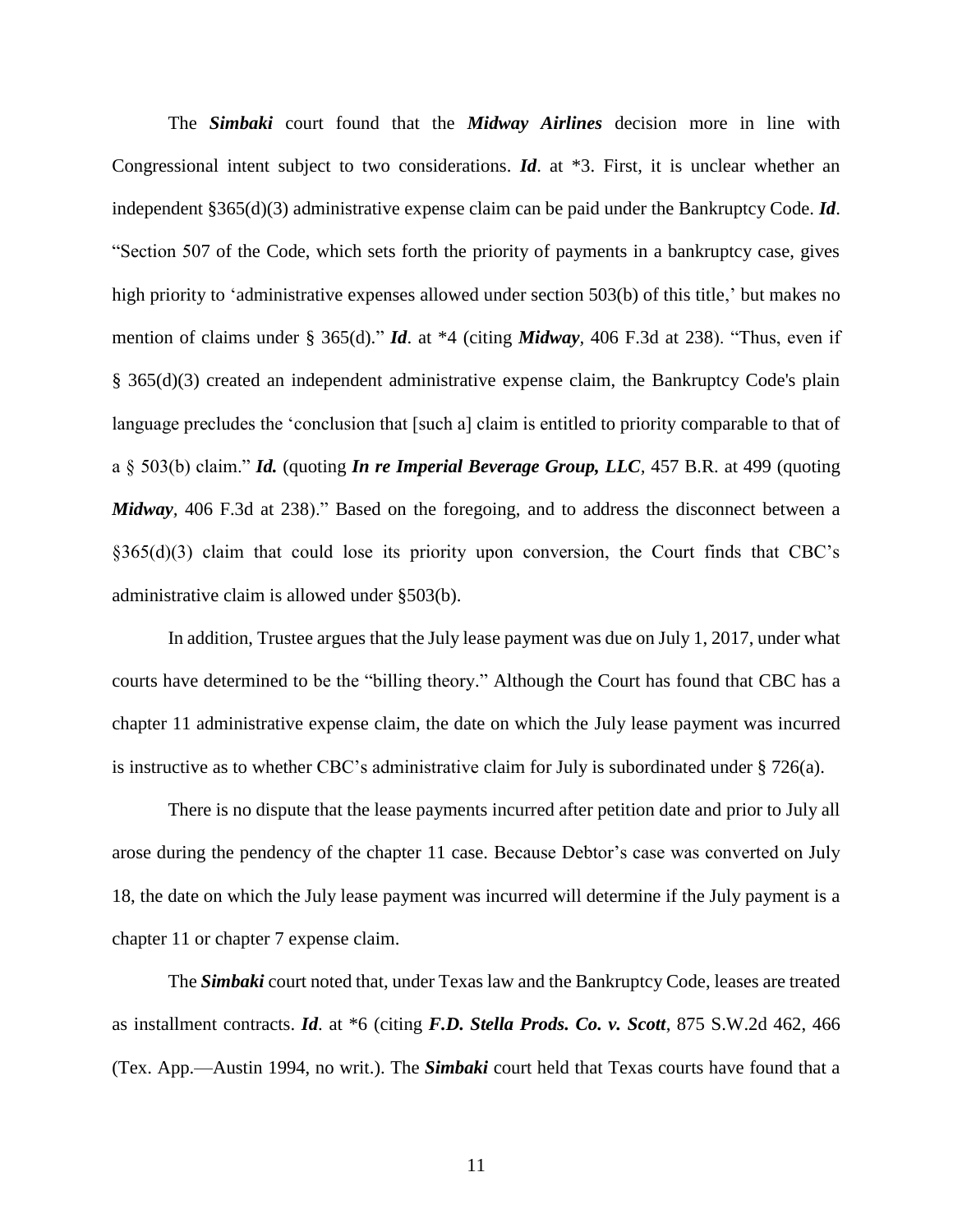lease is an installment contract in which a month's use of the lessor's property is set off by a month's worth of rent. *Id*. (citation omitted). As such, under a lease, "for each month's use there is a new debt apportioned as monthly rent." *Id*. (citing *F.D. Stella Prods. Co.,* 875 S.W.2d at 466). Like the lease in *Simbaki*, Debtor was required to pay CBC for each month's use. *See In re Oreck Corp.*, 506 B.R. 500, 506 (Bankr. M.D. Tenn. 2014) (finding that a lease with a payment due on the first of the month required payment on the first of the month in advance of the use of the property). Therefore, Debtor was required to pay CBC at the beginning of each month for the use of the rail cars.

*Simbaki* then considered how the billing theory would apply in the context of § 726(a). The court found that because the rent became due before conversion to chapter 7, the rent must be classified as a chapter 11 expense claim subject to subordination under § 726(a). *Id*. at \*6. The court reached this conclusion by noting the policy consideration regarding favoring chapter 7 administrative expense claims over chapter 11 administrative expense claims so as to encourage trustees and professionals to act in the superseding case. *Id*. at \*4 (citing *In re Codesco, Inc.*, 18 B.R. 225, 227 (Bankr. S.D.N.Y. 1982)). *Simbaki* stated that this purpose would be negated if administrative expenses from the failed chapter 11 case were give a super-priority status. *Id*. Other courts have adopted this reasoning. In *Midway Airlines*, the Fourth Circuit held that:

Because there is no provision that entitles this type of  $\S$  503(b) administrative expense claim to any superpriority over other pre-conversion [§ 503\(b\)](https://1.next.westlaw.com/Link/Document/FullText?findType=L&pubNum=1000546&cite=11USCAS503&originatingDoc=Icc61c5c0bb1411d991d0cc6b54f12d4d&refType=RB&originationContext=document&transitionType=DocumentItem&contextData=(sc.UserEnteredCitation)#co_pp_a83b000018c76) claims, it is payable to the same extent as any other pre-conversion administrative expense under [§ 503\(b\).](https://1.next.westlaw.com/Link/Document/FullText?findType=L&pubNum=1000546&cite=11USCAS503&originatingDoc=Icc61c5c0bb1411d991d0cc6b54f12d4d&refType=RB&originationContext=document&transitionType=DocumentItem&contextData=(sc.UserEnteredCitation)#co_pp_a83b000018c76) *See Thomas Corp. v. Nicholas,* [221 F.2d 286, 289 \(5th Cir.1955\)](https://1.next.westlaw.com/Link/Document/FullText?findType=Y&serNum=1955120970&pubNum=350&originatingDoc=Icc61c5c0bb1411d991d0cc6b54f12d4d&refType=RP&fi=co_pp_sp_350_289&originationContext=document&transitionType=DocumentItem&contextData=(sc.UserEnteredCitation)#co_pp_sp_350_289) ("[I]f funds are insufficient to pay all [administrative expenses] they must individually suffer pro rata." (internal quotation marks and citation omitted)). Further, when a case is converted to chapter 7, a pre-conversion [§ 503\(b\)](https://1.next.westlaw.com/Link/Document/FullText?findType=L&pubNum=1000546&cite=11USCAS503&originatingDoc=Icc61c5c0bb1411d991d0cc6b54f12d4d&refType=RB&originationContext=document&transitionType=DocumentItem&contextData=(sc.UserEnteredCitation)#co_pp_a83b000018c76) administrative expense claim is explicitly subordinated to a post-conversion [§](https://1.next.westlaw.com/Link/Document/FullText?findType=L&pubNum=1000546&cite=11USCAS503&originatingDoc=Icc61c5c0bb1411d991d0cc6b54f12d4d&refType=RB&originationContext=document&transitionType=DocumentItem&contextData=(sc.UserEnteredCitation)#co_pp_a83b000018c76)  [503\(b\)](https://1.next.westlaw.com/Link/Document/FullText?findType=L&pubNum=1000546&cite=11USCAS503&originatingDoc=Icc61c5c0bb1411d991d0cc6b54f12d4d&refType=RB&originationContext=document&transitionType=DocumentItem&contextData=(sc.UserEnteredCitation)#co_pp_a83b000018c76) claim. *See* [11 U.S.C. § 726\(b\).](https://1.next.westlaw.com/Link/Document/FullText?findType=L&pubNum=1000546&cite=11USCAS726&originatingDoc=Icc61c5c0bb1411d991d0cc6b54f12d4d&refType=RB&originationContext=document&transitionType=DocumentItem&contextData=(sc.UserEnteredCitation)#co_pp_a83b000018c76) We simply join the "large number of cases [that] require ] the lessor to stand in line with other [administrative expense] claimants." *In re Joseph C. Spiess Co.,* [145 B.R. 597, 607-08 \(Bankr.N.D.Ill.1992\).](https://1.next.westlaw.com/Link/Document/FullText?findType=Y&serNum=1992171166&pubNum=164&originatingDoc=Icc61c5c0bb1411d991d0cc6b54f12d4d&refType=RP&fi=co_pp_sp_164_607&originationContext=document&transitionType=DocumentItem&contextData=(sc.UserEnteredCitation)#co_pp_sp_164_607) It is not clear from the record whether the estate in this case is administratively